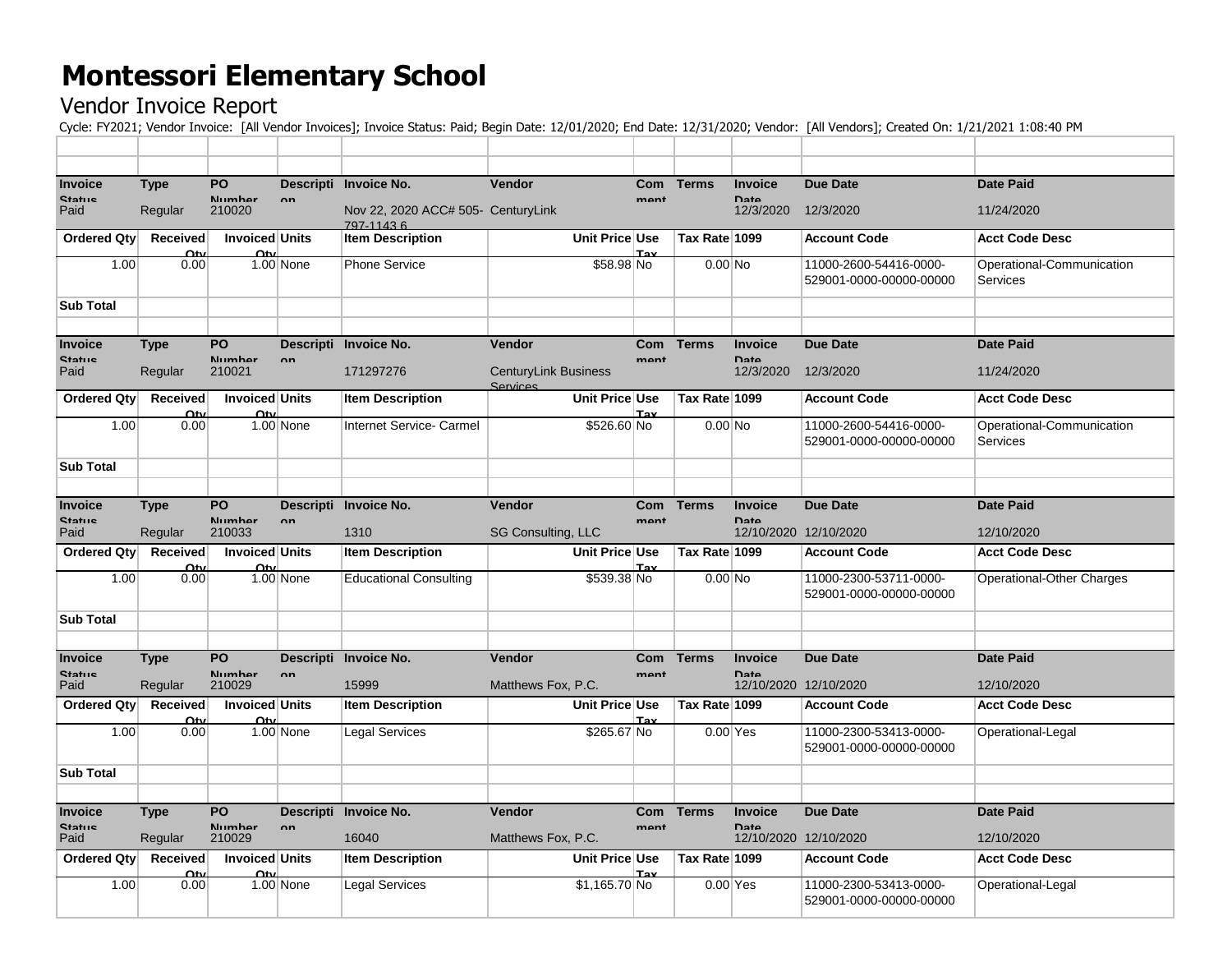| <b>Sub Total</b>         |                        |                                            |             |                                                          |                                                       |            |               |                               |                                                   |                                               |
|--------------------------|------------------------|--------------------------------------------|-------------|----------------------------------------------------------|-------------------------------------------------------|------------|---------------|-------------------------------|---------------------------------------------------|-----------------------------------------------|
|                          |                        |                                            |             |                                                          |                                                       |            |               |                               |                                                   |                                               |
| <b>Invoice</b>           | <b>Type</b>            | PO                                         |             | Descripti Invoice No.                                    | <b>Vendor</b>                                         | <b>Com</b> | <b>Terms</b>  | <b>Invoice</b>                | <b>Due Date</b>                                   | <b>Date Paid</b>                              |
| <b>Statue</b><br>Paid    | Regular                | <b>Numhar</b><br>210023                    | $n_{n}$     | 12/01/2020 ACC#<br>115646075-017447                      | <b>PNM Electric and Gas</b><br>Services               | mant       |               | <b>Data</b>                   | 12/10/2020 12/10/2020                             | 12/10/2020                                    |
| Ordered Qty              | Received<br>Ωtı        | <b>Invoiced Units</b><br>Ω'n               |             | <b>Item Description</b>                                  | Unit Price Use                                        | Точ        | Tax Rate 1099 |                               | <b>Account Code</b>                               | <b>Acct Code Desc</b>                         |
| 1.00                     | 0.00                   |                                            | 1.00 None   | Utilities- Electricity -<br>Carmel                       | $$11.79$ No                                           |            | $0.00$ No     |                               | 11000-2600-54411-0000-<br>529001-0000-00000-00000 | Operational-Electricity                       |
| <b>Sub Total</b>         |                        |                                            |             |                                                          |                                                       |            |               |                               |                                                   |                                               |
|                          |                        |                                            |             |                                                          |                                                       |            |               |                               |                                                   |                                               |
| Invoice                  | <b>Type</b>            | PO<br><b>Numbor</b>                        |             | Descripti Invoice No.                                    | Vendor                                                | Com        | <b>Terms</b>  | <b>Invoice</b>                | <b>Due Date</b>                                   | <b>Date Paid</b>                              |
| Statue<br>Paid           | Regular                | 210004                                     | $n_{n}$     | IN1169110                                                | Lewan Technology                                      | mant       |               | <b>Data</b>                   | 12/10/2020 12/10/2020                             | 12/10/2020                                    |
| Ordered Qty              | <b>Received</b><br>Ωtv | <b>Invoiced Units</b><br>$\Omega$ tv       |             | <b>Item Description</b>                                  | Unit Price Use                                        | Tav        | Tax Rate 1099 |                               | <b>Account Code</b>                               | <b>Acct Code Desc</b>                         |
| 1.00                     | 0.00                   |                                            | 1.00 None   | Copier Maintenance                                       | \$591.56 No                                           |            | $0.00$ No     |                               | 11000-1000-53711-1010-<br>529001-0000-00000-00000 | Operational-Other Charges                     |
| <b>Sub Total</b>         |                        |                                            |             |                                                          |                                                       |            |               |                               |                                                   |                                               |
|                          |                        |                                            |             |                                                          |                                                       |            |               |                               |                                                   |                                               |
| Invoice<br><b>Statue</b> | <b>Type</b>            | PO<br>Numhar                               |             | Descripti Invoice No.                                    | <b>Vendor</b>                                         | <b>Com</b> | <b>Terms</b>  | <b>Invoice</b><br><b>Data</b> | Due Date                                          | <b>Date Paid</b>                              |
| Paid                     | Regular                | 210020                                     | $n_{n}$     | Dec. 1, 2020 ACC#505-<br>345-085889                      | CenturyLink                                           | mant       |               |                               | 12/10/2020 12/10/2020                             | 12/10/2020                                    |
| Ordered Qty              | Received<br>Ωtι        | <b>Invoiced Units</b><br>$\Omega_{\rm th}$ |             | <b>Item Description</b>                                  | Unit Price Use                                        |            | Tax Rate 1099 |                               | <b>Account Code</b>                               | <b>Acct Code Desc</b>                         |
| 1.00                     | 0.00                   |                                            | $1.00$ None | <b>Phone Service</b>                                     | \$108.01 No                                           |            | $0.00$ No     |                               | 11000-2600-54416-0000-<br>529001-0000-00000-00000 | Operational-Communication<br>Services         |
| <b>Sub Total</b>         |                        |                                            |             |                                                          |                                                       |            |               |                               |                                                   |                                               |
|                          |                        |                                            |             |                                                          |                                                       |            |               |                               |                                                   |                                               |
| Invoice                  | <b>Type</b>            | PO                                         |             | Descripti Invoice No.                                    | <b>Vendor</b>                                         | Com        | <b>Terms</b>  | <b>Invoice</b>                | <b>Due Date</b>                                   | <b>Date Paid</b>                              |
| Statue<br>Paid           | Regular                | Numhar<br>210001                           | $n_{n}$     | 02-DEC-2020 ACC#<br>115646075-06994                      | <b>New Mexico Gas</b><br>Company                      | mant       |               | Date                          | 12/10/2020 12/10/2020                             | 12/10/2020                                    |
| Ordered Qty              | Received<br>Ωtv        | <b>Invoiced Units</b><br>Otv               |             | <b>Item Description</b>                                  | Unit Price Use                                        | Tax        | Tax Rate 1099 |                               | <b>Account Code</b>                               | <b>Acct Code Desc</b>                         |
| 1.00                     | 0.00                   |                                            | 1.00 None   | Utilities- Gas- Carmel                                   | \$73.17 No                                            |            | $0.00$ No     |                               | 11000-2600-54412-0000-<br>529001-0000-00000-00000 | Operational-Natural Gas<br>(Buildings)        |
| <b>Sub Total</b>         |                        |                                            |             |                                                          |                                                       |            |               |                               |                                                   |                                               |
|                          |                        |                                            |             |                                                          |                                                       |            |               |                               |                                                   |                                               |
| Invoice<br>Statue        | <b>Type</b>            | <b>PO</b><br>Numhar                        | nn.         | Descripti Invoice No.                                    | <b>Vendor</b>                                         | mant       | Com Terms     | <b>Invoice</b><br>Ateri       | <b>Due Date</b>                                   | <b>Date Paid</b>                              |
| Paid                     | Regular                | 210040                                     |             | 22792                                                    | <b>EASi Therapy and</b><br><b>Dlagnostic Services</b> |            |               |                               | 12/10/2020 12/10/2020                             | 12/10/2020                                    |
| Ordered Qty              | <b>Received</b><br>Ωtv | Invoiced Units<br>Ωtu                      |             | <b>Item Description</b>                                  | Unit Price Use                                        | Tax        | Tax Rate 1099 |                               | <b>Account Code</b>                               | Acct Code Desc                                |
| 1.00                     | 0.00                   |                                            | $1.00$ None | Speech Therapy for SY<br>20-21                           | $$3,171.53$ No                                        |            | $0.00 $ No    |                               | 11000-2100-53212-2000-<br>529001-0000-00000-00000 | Operational-Speech Therapists -<br>Contracted |
| 1.00                     | 0.00                   |                                            | $0.00$ None | <b>Educational Diagnostic</b><br>Evaluation for SY 20-21 | \$5,000.00 No                                         |            | $0.00$ No     |                               | 11000-2100-53211-2000-<br>529001-0000-00000-00000 | Operational-Diagnosticians -<br>Contracted    |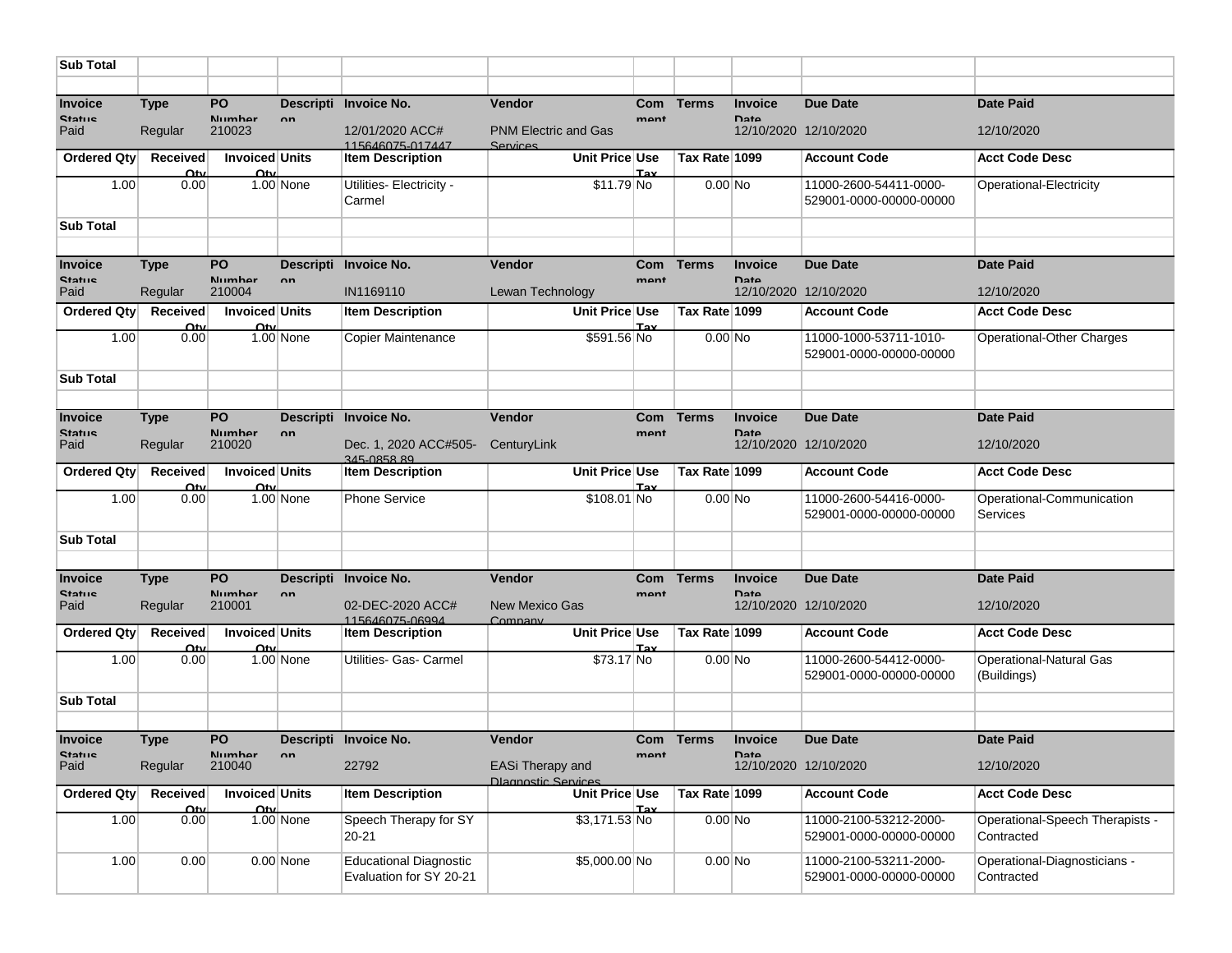| 1.00                     | 0.00                    |                                      | $0.00$ None | OT Services for SY 20-<br>21 | \$15,000.00 No                      |             | $0.00$ No     |                               | 11000-2100-53213-2000-<br>529001-0000-00000-00000 | Operational-Occupational<br>Therapists - Contracted         |
|--------------------------|-------------------------|--------------------------------------|-------------|------------------------------|-------------------------------------|-------------|---------------|-------------------------------|---------------------------------------------------|-------------------------------------------------------------|
|                          |                         |                                      |             |                              |                                     |             |               |                               |                                                   |                                                             |
| <b>Sub Total</b>         |                         |                                      |             |                              |                                     |             |               |                               |                                                   |                                                             |
| Invoice                  | <b>Type</b>             | PO                                   |             | Descripti Invoice No.        | <b>Vendor</b>                       | Com         | <b>Terms</b>  | <b>Invoice</b>                | <b>Due Date</b>                                   | <b>Date Paid</b>                                            |
| <b>Statue</b><br>Paid    | Regular                 | Numhar<br>210029                     | $\sim$      | 15939                        | Matthews Fox, P.C.                  | mant        |               | <b>Data</b>                   | 12/10/2020 12/10/2020                             | 12/10/2020                                                  |
| Ordered Qty              | Received                | <b>Invoiced Units</b>                |             | <b>Item Description</b>      | <b>Unit Price Use</b>               |             | Tax Rate 1099 |                               | <b>Account Code</b>                               | <b>Acct Code Desc</b>                                       |
|                          | Ωtv                     | Ωtι                                  |             |                              |                                     | Tav         |               |                               |                                                   |                                                             |
| 1.00                     | 0.00                    |                                      | $1.00$ None | <b>Legal Services</b>        | \$178.92 No                         |             | $0.00$ Yes    |                               | 11000-2300-53413-0000-<br>529001-0000-00000-00000 | Operational-Legal                                           |
| <b>Sub Total</b>         |                         |                                      |             |                              |                                     |             |               |                               |                                                   |                                                             |
|                          |                         |                                      |             |                              |                                     |             |               |                               |                                                   |                                                             |
| Invoice<br>Statue        | <b>Type</b>             | <b>PO</b><br>Numhar                  | nn.         | Descripti Invoice No.        | Vendor                              | Com<br>mant | <b>Terms</b>  | <b>Invoice</b><br><b>Data</b> | <b>Due Date</b>                                   | <b>Date Paid</b>                                            |
| Paid                     | Regular                 | 210059                               |             | 7744                         | Galvan 7 Wrought Iron               |             |               |                               | 12/10/2020 12/10/2020                             | 12/10/2020                                                  |
| Ordered Qty              | <b>Received</b>         | <b>Invoiced Units</b>                |             | <b>Item Description</b>      | Unit Price Use                      |             | Tax Rate 1099 |                               | <b>Account Code</b>                               | <b>Acct Code Desc</b>                                       |
| 1.00                     | Ωtv<br>0.00             | Ωtu                                  | 1.00 None   | Repair Wrought Iron          | \$307.44 No                         | Tav         | $0.00$ Yes    |                               | 11000-2600-54312-0000-                            | Operational-Maintenance & Repair                            |
|                          |                         |                                      |             | gates                        |                                     |             |               |                               | 529001-0000-00000-00000                           | <b>Buildings And Grounds</b>                                |
| <b>Sub Total</b>         |                         |                                      |             |                              |                                     |             |               |                               |                                                   |                                                             |
|                          |                         |                                      |             |                              |                                     |             |               |                               |                                                   |                                                             |
| Invoice                  | <b>Type</b>             | PO                                   |             | Descripti Invoice No.        | Vendor                              | Com         | <b>Terms</b>  | <b>Invoice</b>                | <b>Due Date</b>                                   | <b>Date Paid</b>                                            |
| <b>Statue</b><br>Paid    | Regular                 | Numhar<br>200173                     | $n_{n}$     | 21011                        | Rio Grande Partners,<br>$\sqcup$ C. | mant        |               | <b>Data</b>                   | 12/17/2020 12/17/2020                             | 12/17/2020                                                  |
| Ordered Qty              | <b>Received</b>         | <b>Invoiced Units</b>                |             | <b>Item Description</b>      | Unit Price Use                      |             | Tax Rate 1099 |                               | <b>Account Code</b>                               | <b>Acct Code Desc</b>                                       |
| 1.00                     | Ωtv<br>0.00             | $\Omega_{\rm{f}}$                    | $1.00$ None | Lease PMT                    | \$57,222.00 No                      | Tav         | $0.00$ No     |                               | 11000-2600-54610-0000-<br>529001-0000-00000-00000 | Operational-Renting Land and<br><b>Buildings</b>            |
|                          |                         |                                      |             |                              |                                     |             |               | No                            | 31200-4000-54610-0000-<br>529001-0000-00000-00000 | Public School Capital Outlay-<br>Renting Land and Buildings |
| <b>Sub Total</b>         |                         |                                      |             |                              |                                     |             |               |                               |                                                   |                                                             |
|                          |                         |                                      |             |                              |                                     |             |               |                               |                                                   |                                                             |
| Invoice<br><b>Statue</b> | <b>Type</b>             | PO.<br>Numhar                        |             | Descripti Invoice No.        | <b>Vendor</b>                       | Com         | <b>Terms</b>  | <b>Invoice</b><br>Date        | <b>Due Date</b>                                   | <b>Date Paid</b>                                            |
| Paid                     | Regular                 | 210014                               | $n_{n}$     | 62696                        | <b>HostMYCalls</b>                  | mant        |               |                               | 12/17/2020 12/17/2020                             | 12/17/2020                                                  |
| Ordered Qty              | Received                | <b>Invoiced Units</b>                |             | <b>Item Description</b>      | Unit Price Use                      |             | Tax Rate 1099 |                               | <b>Account Code</b>                               | <b>Acct Code Desc</b>                                       |
| 1.00                     | Ωtι<br>0.00             | Ωtı                                  | 1.00 None   | <b>Phone Service</b>         | \$342.30 No                         | Tax         | $0.00$ No     |                               | 11000-2600-54416-0000-                            | Operational-Communication                                   |
|                          |                         |                                      |             |                              |                                     |             |               |                               | 529001-0000-00000-00000                           | Services                                                    |
| <b>Sub Total</b>         |                         |                                      |             |                              |                                     |             |               |                               |                                                   |                                                             |
|                          |                         |                                      |             |                              |                                     |             |               |                               |                                                   |                                                             |
| Invoice                  | <b>Type</b>             | PO<br>Numhar                         |             | Descripti Invoice No.        | Vendor                              | <b>Com</b>  | <b>Terms</b>  | <b>Invoice</b>                | <b>Due Date</b>                                   | <b>Date Paid</b>                                            |
| <b>Statue</b><br>Paid    | Regular                 | 210002                               | $n_{n}$     | 5013068297                   | <b>Wells Fargo Financial</b>        | mont        |               | <b>Data</b>                   | 12/17/2020 12/17/2020                             | 12/17/2020                                                  |
| Ordered Qty              | Received<br>$\Omega$ tv | Invoiced Units<br>$\Omega_{\rm{tu}}$ |             | <b>Item Description</b>      | Unit Price Use                      | Tav         | Tax Rate 1099 |                               | <b>Account Code</b>                               | <b>Acct Code Desc</b>                                       |
| 1.00                     | 0.00                    |                                      | 1.00 None   | Copy Machine Rental          | \$1,847.20 No                       |             | $0.00$ No     |                               | 11000-1000-53711-1010-<br>529001-0000-00000-00000 | Operational-Other Charges                                   |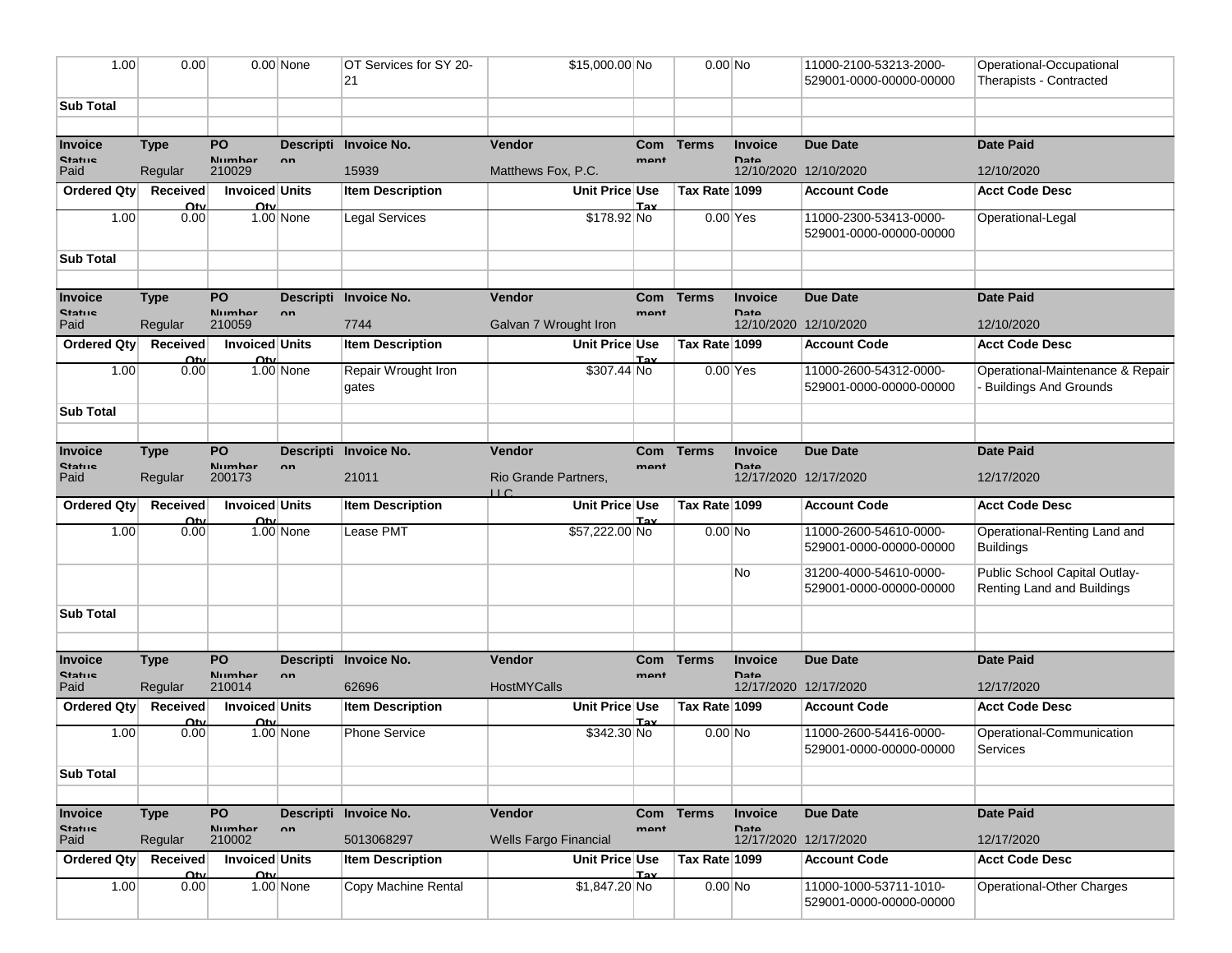| <b>Sub Total</b>      |                         |                                             |              |                                                |                                            |            |               |                |                                                   |                                                     |
|-----------------------|-------------------------|---------------------------------------------|--------------|------------------------------------------------|--------------------------------------------|------------|---------------|----------------|---------------------------------------------------|-----------------------------------------------------|
|                       |                         |                                             |              |                                                |                                            |            |               |                |                                                   |                                                     |
| Invoice               | <b>Type</b>             | PO                                          |              | Descripti Invoice No.                          | <b>Vendor</b>                              | <b>Com</b> | <b>Terms</b>  | <b>Invoice</b> | <b>Due Date</b>                                   | <b>Date Paid</b>                                    |
| <b>Statue</b><br>Paid | Regular                 | Numhar<br>210005                            | $n_{n}$      | 12/06/2020 ACC#<br><b>E0489903</b>             | <b>ADT Commercial</b>                      | mant       |               | <b>Data</b>    | 12/17/2020 12/17/2020                             | 12/17/2020                                          |
| <b>Ordered Qty</b>    | Received<br>Ωtu         | <b>Invoiced Units</b><br>Ωtι                |              | <b>Item Description</b>                        | Unit Price Use                             | Tav        | Tax Rate 1099 |                | <b>Account Code</b>                               | <b>Acct Code Desc</b>                               |
| 1.00                  | 0.00                    |                                             | 1.00 None    | Fire Alarm Monitoring at<br>5801 Carmel Ave NE | \$95.36 No                                 |            | $0.00$ No     |                | 11000-2600-53711-0000-<br>529001-0000-00000-00000 | Operational-Other Charges                           |
| <b>Sub Total</b>      |                         |                                             |              |                                                |                                            |            |               |                |                                                   |                                                     |
|                       |                         |                                             |              |                                                |                                            |            |               |                |                                                   |                                                     |
| Invoice               | <b>Type</b>             | PO                                          |              | Descripti Invoice No.                          | <b>Vendor</b>                              | Com        | <b>Terms</b>  | <b>Invoice</b> | <b>Due Date</b>                                   | <b>Date Paid</b>                                    |
| <b>Statue</b><br>Paid | Regular                 | Numhar<br>210012                            | nn.          | 492045037002                                   | <b>ABCWUA</b>                              | mant       |               | <b>Data</b>    | 12/17/2020 12/17/2020                             | 12/17/2020                                          |
| Ordered Qty           | <b>Received</b><br>Ωtv  | <b>Invoiced Units</b><br>Ωtu                |              | <b>Item Description</b>                        | Unit Price Use                             | Tav        | Tax Rate 1099 |                | <b>Account Code</b>                               | <b>Acct Code Desc</b>                               |
| 1.00                  | 0.00                    |                                             | 1.00 None    | Utilities- Water- Carmel                       | \$231.43 No                                |            | $0.00$ No     |                | 11000-2600-54415-0000-<br>529001-0000-00000-00000 | Operational-Water/Sewage                            |
| <b>Sub Total</b>      |                         |                                             |              |                                                |                                            |            |               |                |                                                   |                                                     |
|                       |                         |                                             |              |                                                |                                            |            |               |                |                                                   |                                                     |
| Invoice               | <b>Type</b>             | PO                                          |              | Descripti Invoice No.                          | <b>Vendor</b>                              | <b>Com</b> | <b>Terms</b>  | <b>Invoice</b> | Due Date                                          | <b>Date Paid</b>                                    |
| <b>Statue</b><br>Paid | Regular                 | Numhar<br>210024                            | nn           | 36-036174                                      | <b>Cooperative Educational</b><br>Services | mant       |               | <b>Data</b>    | 12/17/2020 12/17/2020                             | 12/17/2020                                          |
| <b>Ordered Qty</b>    | Received<br>Ωtv         | <b>Invoiced Units</b><br>Ω'n                |              | <b>Item Description</b>                        | Unit Price Use                             | Tav        | Tax Rate 1099 |                | <b>Account Code</b>                               | <b>Acct Code Desc</b>                               |
| 1.00                  | 0.00                    |                                             | 1.00 None    | <b>OT Services</b>                             | $$1,048.00$ No                             |            | $0.00$ No     |                | 11000-2100-53213-2000-<br>529001-0000-00000-00000 | Operational-Occupational<br>Therapists - Contracted |
| 1.00                  | 0.00                    |                                             | $1.00$ None  | Social Work Services                           | \$98.25 No                                 |            | $0.00$ No     |                | 11000-2100-53214-2000-<br>529001-0000-00000-00000 | Operational-Therapists -<br>Contracted              |
| <b>Sub Total</b>      |                         |                                             |              |                                                |                                            |            |               |                |                                                   |                                                     |
|                       |                         |                                             |              |                                                |                                            |            |               |                |                                                   |                                                     |
| Invoice               | <b>Type</b>             | PO                                          |              | Descripti Invoice No.                          | Vendor                                     | Com        | <b>Terms</b>  | <b>Invoice</b> | <b>Due Date</b>                                   | <b>Date Paid</b>                                    |
| <b>Statue</b><br>Paid | Regular                 | Numhar<br>210024                            | nn           | 36-036064                                      | <b>Cooperative Educational</b><br>Services | mant       |               | <b>Data</b>    | 12/17/2020 12/17/2020                             | 12/17/2020                                          |
| <b>Ordered Qty</b>    | <b>Received</b><br>Ωtv  | <b>Invoiced Units</b><br>$\Omega_{\rm{tu}}$ |              | <b>Item Description</b>                        | Unit Price Use                             | Tax        | Tax Rate 1099 |                | <b>Account Code</b>                               | <b>Acct Code Desc</b>                               |
| 1.00                  | 0.00                    |                                             | 1.00 None    | <b>OT Services</b>                             | $$1,048.00$ No                             |            | $0.00$ No     |                | 11000-2100-53213-2000-<br>529001-0000-00000-00000 | Operational-Occupational<br>Therapists - Contracted |
| 1.00                  | 0.00                    |                                             | $1.00$ None  | <b>Social Work Services</b>                    | \$98.25 No                                 |            | $0.00$ No     |                | 11000-2100-53214-2000-<br>529001-0000-00000-00000 | Operational-Therapists -<br>Contracted              |
| <b>Sub Total</b>      |                         |                                             |              |                                                |                                            |            |               |                |                                                   |                                                     |
|                       |                         |                                             |              |                                                |                                            |            |               |                |                                                   |                                                     |
| Invoice               | <b>Type</b>             | <b>PO</b>                                   |              | Descripti Invoice No.                          | <b>Vendor</b>                              | Com        | <b>Terms</b>  | <b>Invoice</b> | Due Date                                          | <b>Date Paid</b>                                    |
| <b>Statue</b><br>Paid | Regular                 | Numhar<br>210023                            | $\mathbf{a}$ | 12/08/2020 ACC#<br>115646075-034636            | <b>PNM Electric and Gas</b><br>Services    | mant       |               | <b>Data</b>    | 12/17/2020 12/17/2020                             | 12/17/2020                                          |
| Ordered Qty           | <b>Received</b><br>Ωtvl | Invoiced Units<br>Ωtvl                      |              | <b>Item Description</b>                        | Unit Price Use                             | <b>Tax</b> | Tax Rate 1099 |                | <b>Account Code</b>                               | <b>Acct Code Desc</b>                               |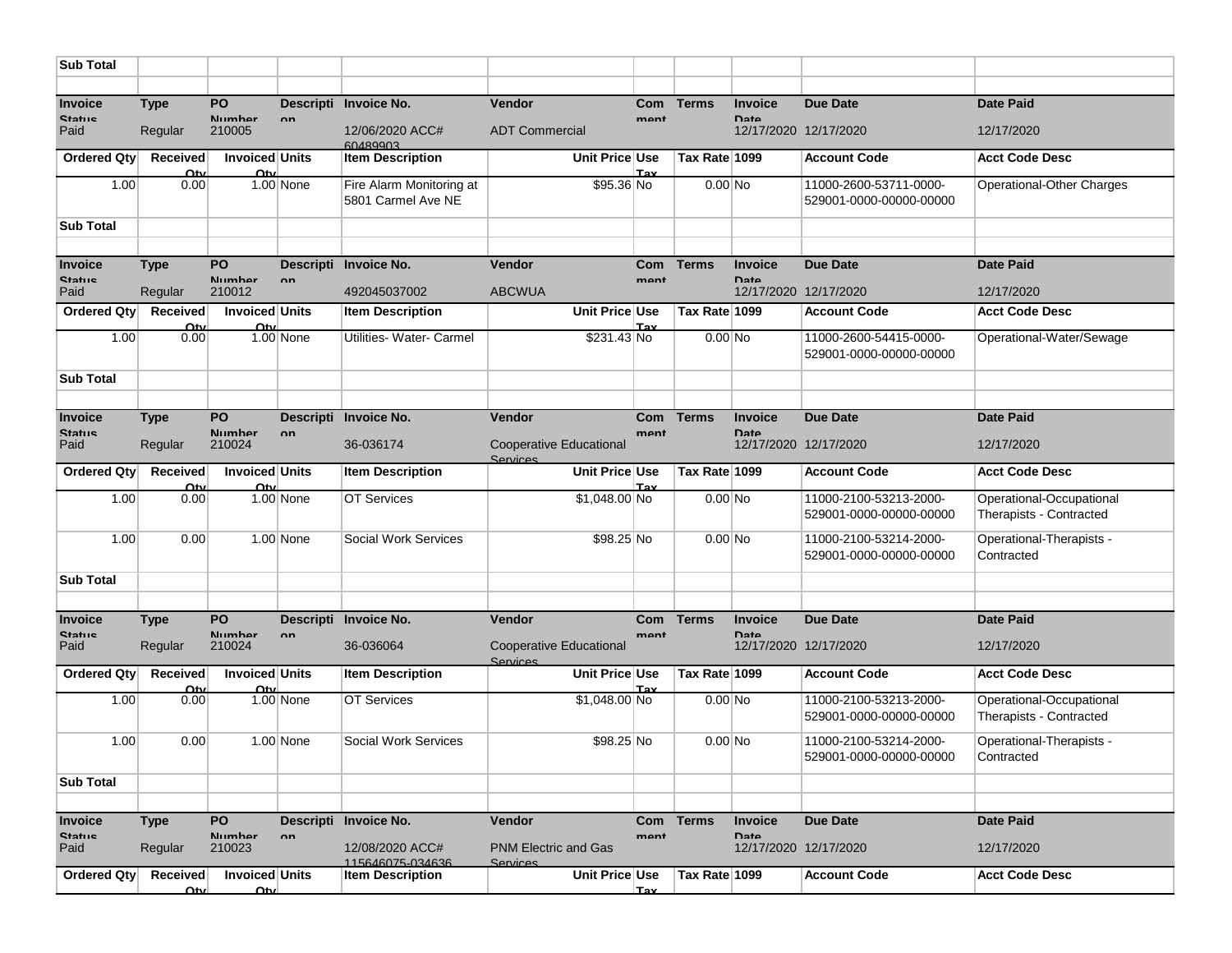| 1.00                             | 0.00                           |                               | 1.00 None     | Utilities- Electricity -<br>Montano                | \$2,242.66 No                               |                            | $0.00$ No     |                               | 11000-2600-54411-0000-<br>529001-0000-00000-00000 | Operational-Electricity                                          |
|----------------------------------|--------------------------------|-------------------------------|---------------|----------------------------------------------------|---------------------------------------------|----------------------------|---------------|-------------------------------|---------------------------------------------------|------------------------------------------------------------------|
| <b>Sub Total</b>                 |                                |                               |               |                                                    |                                             |                            |               |                               |                                                   |                                                                  |
|                                  |                                |                               |               |                                                    |                                             |                            |               |                               |                                                   |                                                                  |
| Invoice                          | <b>Type</b>                    | PO                            |               | Descripti Invoice No.                              | Vendor                                      | Com                        | <b>Terms</b>  | <b>Invoice</b>                | <b>Due Date</b>                                   | <b>Date Paid</b>                                                 |
| <b>Ctatue</b><br>Paid            | Regular                        | Numhar<br>210001              | $\mathbf{a}$  | 09-DEC-2020 ACC#<br>115646075-06298                | <b>New Mexico Gas</b><br>Company            | man <sub>t</sub>           |               | <b>Data</b>                   | 12/17/2020 12/17/2020                             | 12/17/2020                                                       |
| Ordered Qty                      | <b>Received</b><br>$\Omega$ ty | <b>Invoiced Units</b><br>Oti  |               | <b>Item Description</b>                            | Unit Price Use                              | Tay                        | Tax Rate 1099 |                               | <b>Account Code</b>                               | <b>Acct Code Desc</b>                                            |
| 1.00                             | 0.00                           |                               | $1.00$ None   | Utilities- Gas- Montano                            | \$495.53 No                                 |                            | $0.00$ No     |                               | 11000-2600-54412-0000-<br>529001-0000-00000-00000 | Operational-Natural Gas<br>(Buildings)                           |
| <b>Sub Total</b>                 |                                |                               |               |                                                    |                                             |                            |               |                               |                                                   |                                                                  |
|                                  |                                |                               |               |                                                    |                                             |                            |               |                               |                                                   |                                                                  |
| Invoice<br><b>Statue</b>         | <b>Type</b>                    | PO<br>Numhar                  | $\mathsf{nn}$ | Descripti Invoice No.                              | <b>Vendor</b>                               | <b>Com</b><br>mant         | <b>Terms</b>  | <b>Invoice</b><br><b>Data</b> | <b>Due Date</b>                                   | <b>Date Paid</b>                                                 |
| Paid                             | Regular                        | 210060                        |               | <b>WSF322478</b>                                   | <b>Western States Fire</b><br>Pertection Co |                            |               |                               | 12/17/2020 12/17/2020                             | 12/17/2020                                                       |
| Ordered Qty                      | <b>Received</b><br>Ωtv         | <b>Invoiced Units</b><br>Otv  |               | <b>Item Description</b>                            | Unit Price Use                              | Tav                        | Tax Rate 1099 |                               | <b>Account Code</b>                               | <b>Acct Code Desc</b>                                            |
| 1.00                             | 0.00                           |                               | $1.00$ None   | Annual Sprinkler and<br><b>Backflow Inspection</b> | \$242.72 No                                 |                            | $0.00$ No     |                               | 11000-2600-54312-1010-<br>529001-0000-00000-00000 | Operational-Maintenance & Repair<br><b>Buildings And Grounds</b> |
| <b>Sub Total</b>                 |                                |                               |               |                                                    |                                             |                            |               |                               |                                                   |                                                                  |
|                                  |                                |                               |               |                                                    |                                             |                            |               |                               |                                                   |                                                                  |
|                                  |                                |                               |               |                                                    |                                             |                            |               |                               |                                                   |                                                                  |
| Invoice<br><b>Statue</b><br>Paid | <b>Type</b><br>Regular         | <b>PO</b><br>Numhar<br>210046 | $\mathbf{a}$  | Descripti Invoice No.<br>20-21-005                 | <b>Vendor</b><br><b>Stanley Albrycht</b>    | <b>Com</b><br>$\n  mant\n$ | <b>Terms</b>  | <b>Invoice</b><br>Date        | <b>Due Date</b><br>12/17/2020 12/17/2020          | <b>Date Paid</b><br>12/17/2020                                   |
| Ordered Qty                      | <b>Received</b>                | <b>Invoiced Units</b>         |               | <b>Item Description</b>                            | Unit Price Use                              |                            | Tax Rate 1099 |                               | <b>Account Code</b>                               | <b>Acct Code Desc</b>                                            |
| 1.00                             | Ωtv<br>0.00                    | Ωtν                           | $0.00$ None   | <b>School Supplies</b>                             | \$5,000.00 No                               | Tav                        | $0.00$ No     |                               | 11000-2100-53711-0000-<br>529001-0000-00000-00000 | Operational-Other Charges                                        |
| 1.00                             | 0.00                           |                               | $1.00$ None   | <b>School Activities</b>                           | \$218.25 No                                 |                            | $0.00$ No     |                               | 23000-1000-53711-1010-<br>529001-0000-00000-00000 | Non-Instructional Support-Other<br>Charges                       |
| <b>Sub Total</b>                 |                                |                               |               |                                                    |                                             |                            |               |                               |                                                   |                                                                  |
|                                  |                                |                               |               |                                                    |                                             |                            |               |                               |                                                   |                                                                  |
| Invoice<br>Statue                | <b>Type</b>                    | <b>PO</b>                     | $\mathbf{a}$  | Descripti Invoice No.                              | <b>Vendor</b>                               | Com<br>mant                | <b>Terms</b>  | <b>Invoice</b><br>Date        | <b>Due Date</b>                                   | <b>Date Paid</b>                                                 |
| Paid                             | Regular                        | Numhar<br>210024              |               | 36-036280                                          | <b>Cooperative Educational</b>              |                            |               |                               | 12/17/2020 12/17/2020                             | 12/17/2020                                                       |
| Ordered Qty                      | <b>Received</b>                | <b>Invoiced Units</b>         |               | <b>Item Description</b>                            | Services<br>Unit Price Use                  |                            | Tax Rate 1099 |                               | <b>Account Code</b>                               | <b>Acct Code Desc</b>                                            |
| 1.00                             | Ωtv<br>0.00                    | Ωtν                           | $1.00$ None   | OT Services                                        | \$524.00 No                                 | Tax                        | $0.00$ No     |                               | 11000-2100-53213-2000-<br>529001-0000-00000-00000 | Operational-Occupational<br>Therapists - Contracted              |
| 1.00                             | 0.00                           |                               | $1.00$ None   | <b>Social Work Services</b>                        | \$65.50 No                                  |                            | $0.00$ No     |                               | 11000-2100-53214-2000-<br>529001-0000-00000-00000 | Operational-Therapists -<br>Contracted                           |
| <b>Sub Total</b>                 |                                |                               |               |                                                    |                                             |                            |               |                               |                                                   |                                                                  |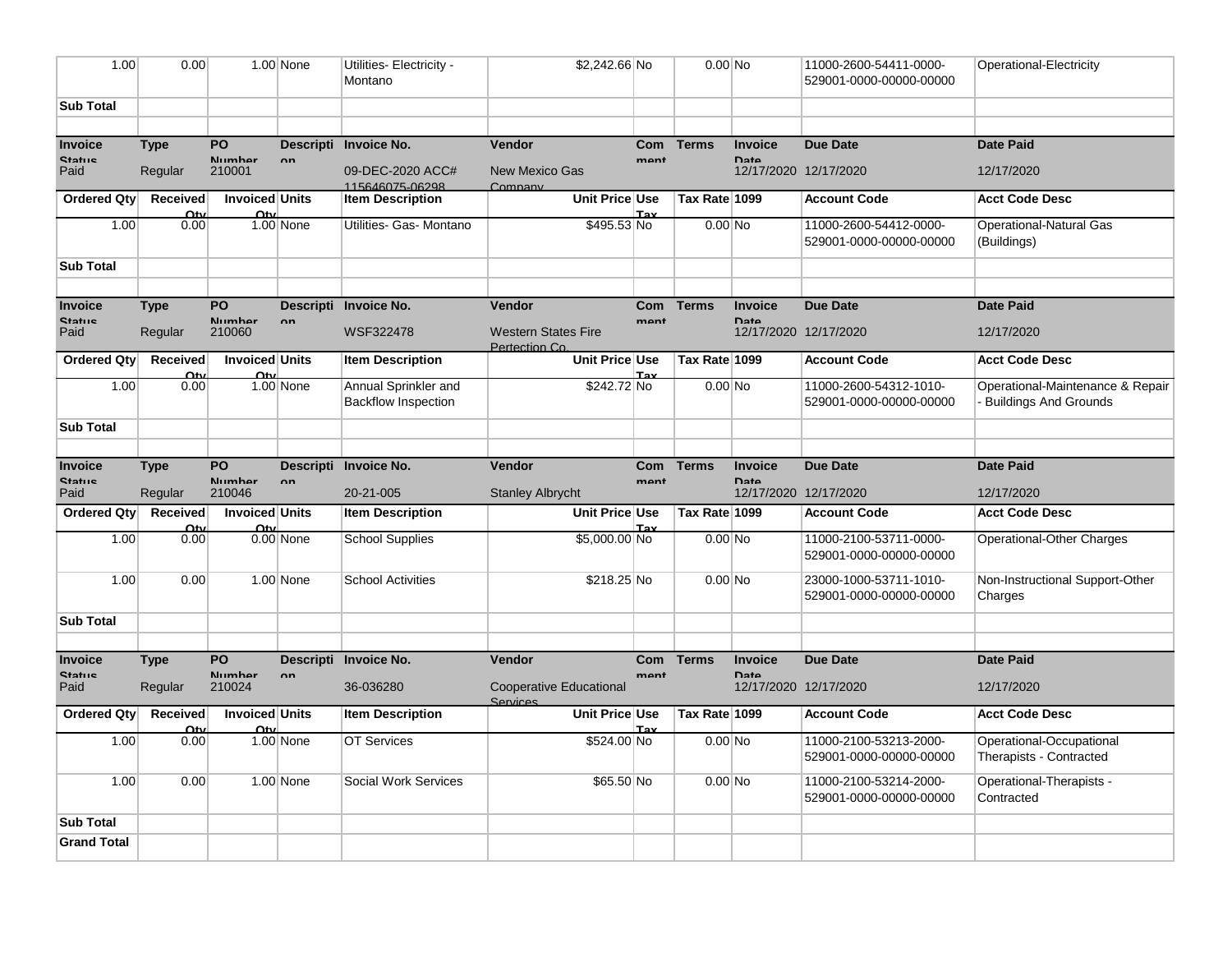| <b>Cancelled</b><br>Date    |                                                       |
|-----------------------------|-------------------------------------------------------|
| Amt                         | Item<br><u> Total</u>                                 |
| <u>Allocated</u><br>\$58.98 | \$58.98                                               |
|                             | \$58.98                                               |
|                             |                                                       |
| <b>Cancelled</b><br>Date    |                                                       |
| Amt                         | Item                                                  |
| Allocated<br>\$526.60       | 10tal<br>\$526.60                                     |
|                             | \$526.60                                              |
| <b>Cancelled</b><br>Date    |                                                       |
| Amt                         | Item                                                  |
|                             | Total<br>ل <b>مبمتر المبردمي</b><br>\$539.38 \$539.38 |
|                             |                                                       |
|                             | \$539.38                                              |
|                             |                                                       |
| <b>Cancelled</b><br>Date    |                                                       |
| Amt                         | Item                                                  |
| hateacllA<br>\$265.67       | Total<br>\$265.67                                     |
|                             |                                                       |
|                             | \$265.67                                              |
| Cancelled                   |                                                       |

| Amtl               | Item  |
|--------------------|-------|
| Allocated          | Total |
| \$1.165.70 ####### |       |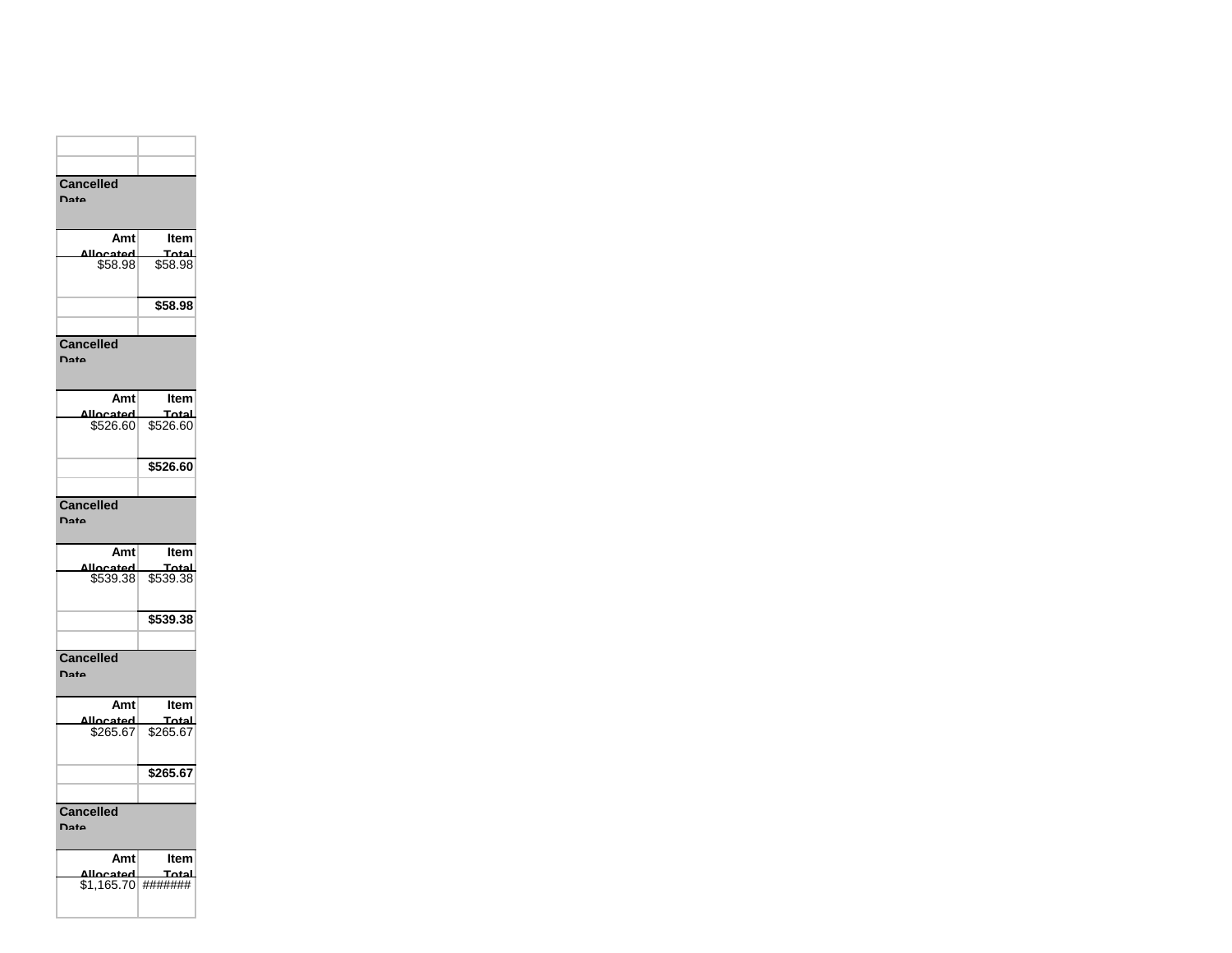|                                 | #######           |
|---------------------------------|-------------------|
|                                 |                   |
| Cancelled<br>nata               |                   |
| Amt                             | ltem              |
| <mark>لەمەدەملل</mark><br>11.79 | Total<br>\$11.79  |
|                                 | $\sqrt{$11.79}$   |
| <b>Cancelled</b><br>ate         |                   |
| Amt                             | ltem              |
| llocated<br>\$591.56            | Total<br>\$591.56 |
|                                 | \$591.56          |
| <b>Cancelled</b><br><b>Date</b> |                   |
|                                 |                   |
| Amt                             | ltem              |
| للمحمصلا<br>\$108.01            | Total<br>\$108.01 |
|                                 | \$108.01          |
|                                 |                   |
| <b>Cancelled</b><br>Date        |                   |
| Amt                             | Item              |
| heated<br>$\sqrt{3.17}$         | Total<br>\$73.17  |
|                                 | \$73.17           |
| <b>Cancelled</b><br>Nato        |                   |
| Amt                             | ltem              |
| located<br>\$3,171.53           | 「∩t∙<br>#######   |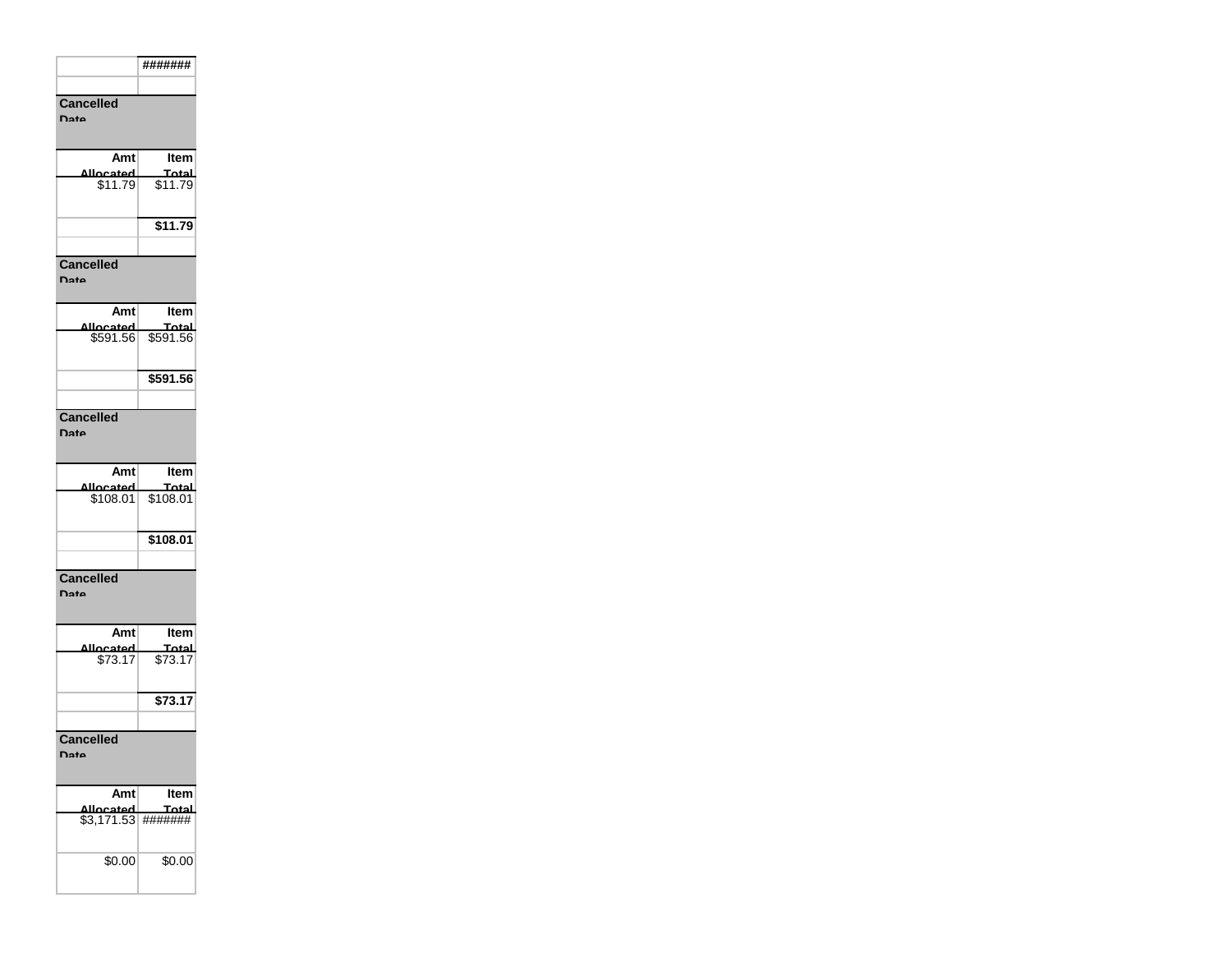| \$0.00           | \$0.00  |
|------------------|---------|
|                  |         |
|                  | ####### |
|                  |         |
| <b>Cancelled</b> |         |
| D <sub>2</sub>   |         |

| Amt                       | Item     |
|---------------------------|----------|
| hatsaalla                 | Total    |
| \$178.92                  | \$178.92 |
|                           | \$178.92 |
|                           |          |
| <b>Cancelled</b>          |          |
| $\mathbf{D}_{\mathbf{a}}$ |          |

| Amt              | ltem     |
|------------------|----------|
| hatenoll∆        | للعثم    |
| \$307.44         | \$307.44 |
|                  | \$307.44 |
|                  |          |
| <b>Cancelled</b> |          |

**Date**

| Amt              | <b>Item</b> |
|------------------|-------------|
| hateanllA        | Total       |
| \$31,977.00      |             |
| \$25,245.00      | #######     |
|                  | #######     |
|                  |             |
| <b>Cancelled</b> |             |
| Nato             |             |
|                  |             |
| Amt              | Item        |
| اعمtجممللة       | Total       |
| \$342.30         | \$342.30    |

|                  | \$342.30 |
|------------------|----------|
|                  |          |
| <b>Cancelled</b> |          |
| Date             |          |
|                  |          |
|                  |          |

| Amt                | ltem  |
|--------------------|-------|
| <b>Ihatenoll</b>   | Total |
| \$1.847.20 ####### |       |
|                    |       |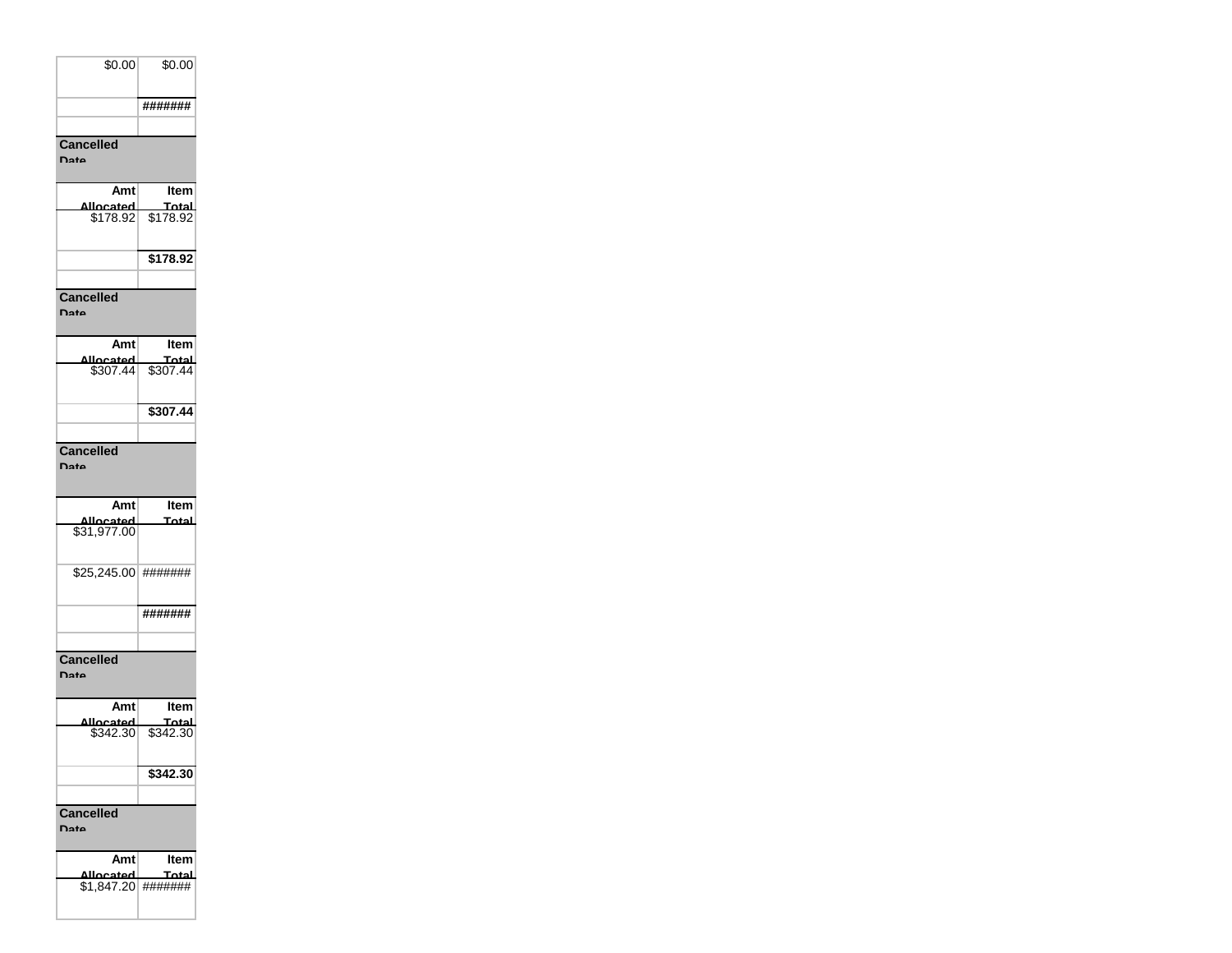|                                  | #######          |
|----------------------------------|------------------|
|                                  |                  |
| <b>Cancelled</b><br><b>Date</b>  |                  |
| Amt                              | Item             |
| اعمtعممللا<br>\$95.36            | Total<br>\$95.36 |
|                                  | \$95.36          |
|                                  |                  |
| <b>Cancelled</b><br><b>Data</b>  |                  |
| Amtl                             | Item             |
| نعملله                           |                  |
|                                  | \$231.43         |
|                                  |                  |
| <b>Cancelled</b><br>Date         |                  |
| Amtl                             | ltem             |
| لممعدعملا<br>$$1,048.00$ ####### | Total            |
| \$98.25                          | \$98.25          |
|                                  | #######          |
|                                  |                  |
| <b>Cancelled</b><br><b>Data</b>  |                  |
| Amt<br>Allocated                 | ltem<br>Total    |
| $$1,048.00$ #######              |                  |
| \$98.25                          | \$98.25          |
|                                  | #######          |
|                                  |                  |
| <b>Cancelled</b><br><b>Data</b>  |                  |
| Amt                              | ltem             |
| لمعتدعمالة                       | Total            |